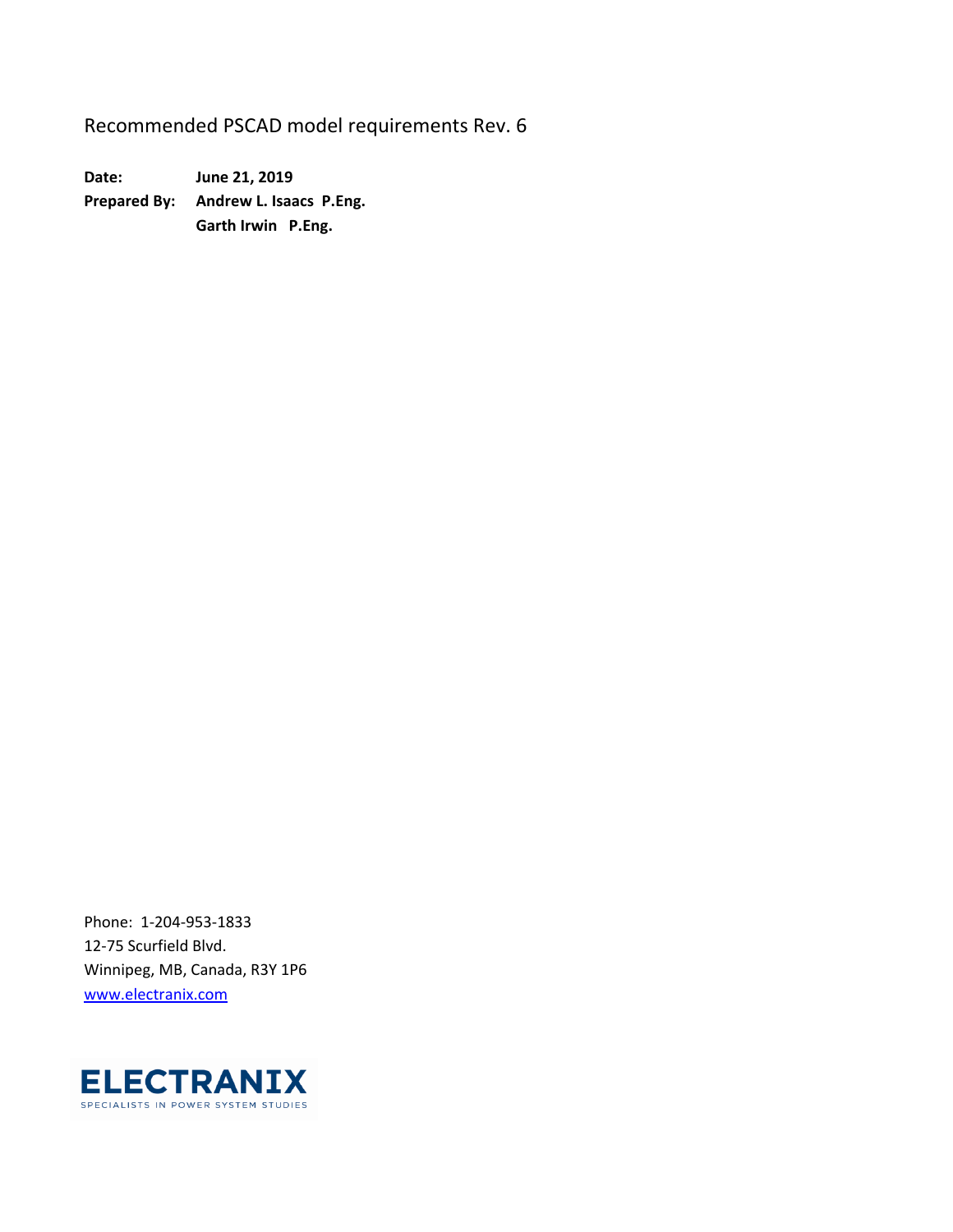## **Recommended PSCAD Model Requirements Rev. 6 June 21, 2019**

### *Introduction*

Specific model requirements for a PSCAD study depend on the type of study being done. A study with a scope covering weak system interconnections, ride-through evaluation, short term<sup>1</sup> event response, and fast control interaction with nearby devices (for example) would require a model which has the following characteristics. Some specialty studies may require other features.

### *Model Accuracy Features*

For the model to be sufficiently accurate, it must:

- A. *Represent the full detailed inner control loops of the power electronics.*  The model cannot use the same approximations classically used in transient stability modeling, and should fully represent all fast inner controls, as implemented in the real equipment. Models which embed the actual hardware code into a PSCAD component are currently wide‐spread, and this is the recommended type of model.<sup>2</sup>
- B. *Represent all control features pertinent to the type of study being done.* Examples include external voltage controllers, plant level controllers, customized PLLs, ride‐through controllers, SSCI damping controllers and others. As in point A, actual hardware code is recommended to be used for most control and protection features. Operating modes that require system specific adjustment should be user accessible. In most cases, plant level voltage control should be represented along with adjustable droop characteristics.
- C. *Represent all pertinent electrical and mechanical configurations*. This includes any filters and specialized transformers. There may be other mechanical features such as gearboxes, pitch controllers, or others which should be modelled if they impact electrical performance within the timeframe of the study. Any control or dynamic features of the actual equipment which may influence behaviour in the simulation period which are not represented or which are approximated should be clearly identified.
- D. *Have all pertinent protections modeled in detail for both balanced and unbalanced fault conditions.*  Typically this includes various OV and UV protections (individual phase and RMS), frequency

It is not recommended to assemble the model using standard blocks available in the PSCAD master library, as approximations are usually introduced, and specific implementation details for important control blocks may be lost. In addition, there is a significant risk that errors will be introduced in the process of manually assembling the model. For this type of manually assembled model, (not using a direct "real code" embedding process), extra care is required, and validation is usually required.



 $1$  Example analysis periods could be 2 to 10 seconds from fault inception. Some studies could require longer periods.

<sup>&</sup>lt;sup>2</sup> The model must be a full IGBT representation (preferred), or may use a voltage source interface that mimics IGBT switching (ie. A firing pulse based model). A three phase sinusoidal source representation is not acceptable. Models manually translated block‐by‐block from MATLAB or control block diagrams may be unacceptable because the method used to model the electrical network and interface to the controls may not be accurate, or portions of the controls such as PLL circuits or protection circuits may be approximated or omitted. Note, however, that Matlab may be used to generate C code which is used in the real control hardware, and if this approach is used by the developer, the same C code may be directly used to create an extremely accurate PSCAD model of the controls. The controller source code may be compiled into DLLs or binaries if the source code is unavailable due to confidentiality restrictions.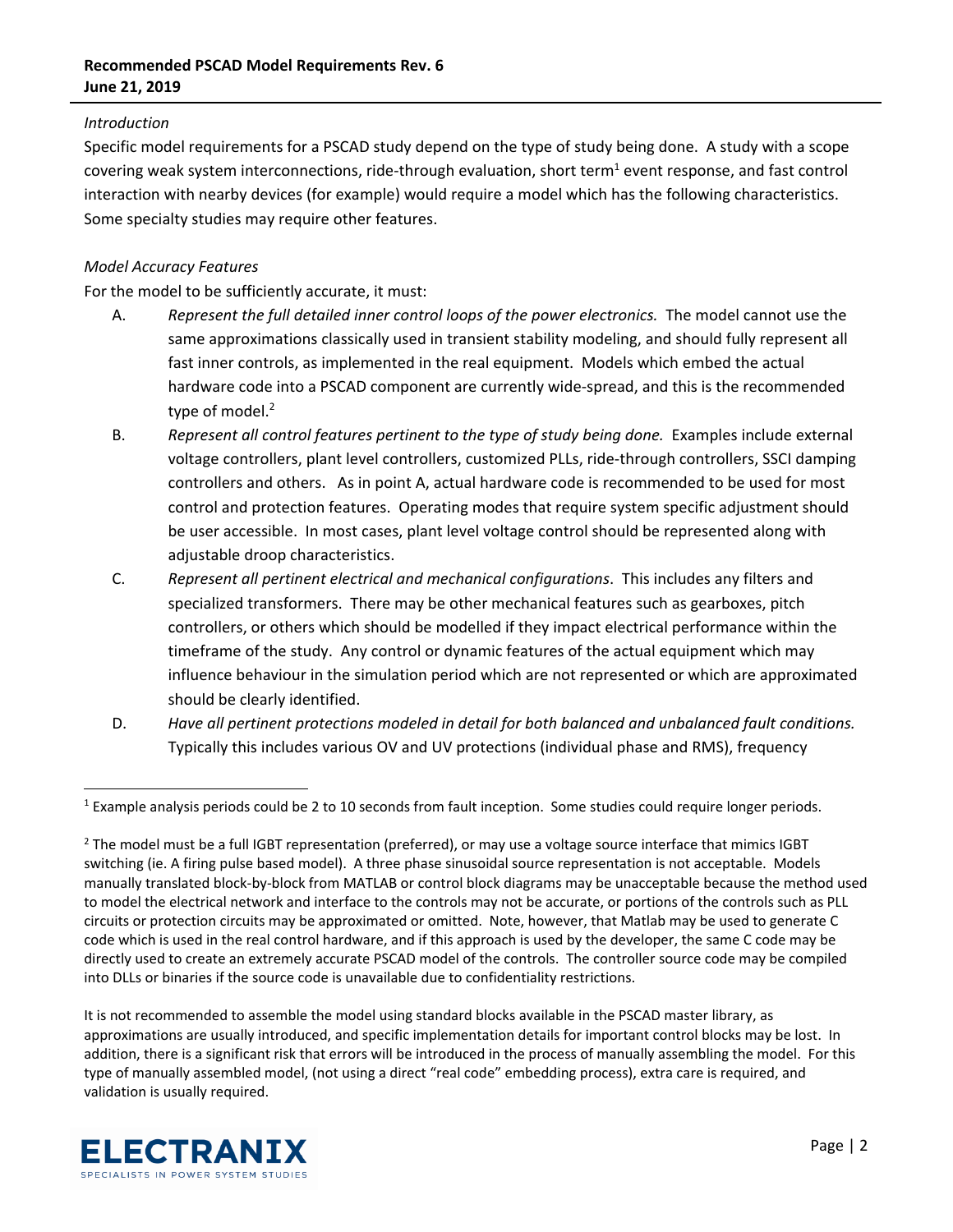protections, DC bus voltage protections, converter overcurrent protections, and often other inverter specific protections. As in point A, actual hardware code is recommended to be used for these protection features.

E. *Be configured to match expected site*‐*specific equipment settings.* Any user‐tunable parameters or options should be set in the model to match the equipment at the specific site being evaluated, as far as they are known. Default parameters may not be appropriate.

#### *Model Usability Features*

In order to allow study engineers to perform system analysis using the model, the PSCAD model must:

- F. *Have control or hardware options which are pertinent to the study accessible to the user.* Examples of this could include protection thresholds, real power recovery ramp rates, or SSCI damping controllers.<sup>3</sup> Diagnostic flags (eg. flags to show control mode changes or which protection has been activated) should be visible to aid in analysis.
- G. *Be accurate when running at a simulation time step of 10 μs or higher*. Often, requiring a smaller time step means that the control implementation has not used the interpolation features of PSCAD, or is using inappropriate interfacing between the model and the larger network. Lack of interpolation support introduces inaccuracies into the model at larger simulation time‐steps.
- H. *Operate at a range of simulation time* steps. The model should not be restricted to operating at a single time step, but should be able to operate within a range (eg. 10  $\mu$ s – 20  $\mu$ s)
- I. *Have the ability to disable protection models.* Many studies result in inadvertent tripping of converter equipment, and the ability to disable protection functions temporarily provides study engineers with valuable system diagnostic information.
- J. *Include documentation and a sample implementation test case*. Test case models should be configured according to the site‐specific real equipment configuration. Access to technical support engineers is desirable.
- K. *Have an identification mechanism for configuration.* The model documentation should provide a clear way to identify the specific settings and equipment configuration which will be used in any study, such that during commissioning the settings used in the studies can be checked. This may be control revision codes, settings files, or a combination of these and other identification measures.
- L. *Accept external reference variables.*  This includes real and reactive power ordered values for Q control modes, or voltage reference values for voltage control modes. Model should accept these reference variables for initialization, and be capable of changing these reference variables mid‐ simulation, ie. dynamic signal references.
- M. *Be capable of initializing itself.* Once provided with initial condition variables, the model must initialize and ramp to the ordered output without external input from simulation engineers. Any slower control functions which are included (such as switched shunt controllers or power plant controllers) should also accept initial condition variables if required.

<sup>&</sup>lt;sup>3</sup> Care should be taken to ensure that any user-settable options are not changed in a way that is not implementable in the real hardware, and that any selectable options are actually available at the specific site being considered. Discussion is recommended with the manufacturer prior to any changes being made in model configuration.